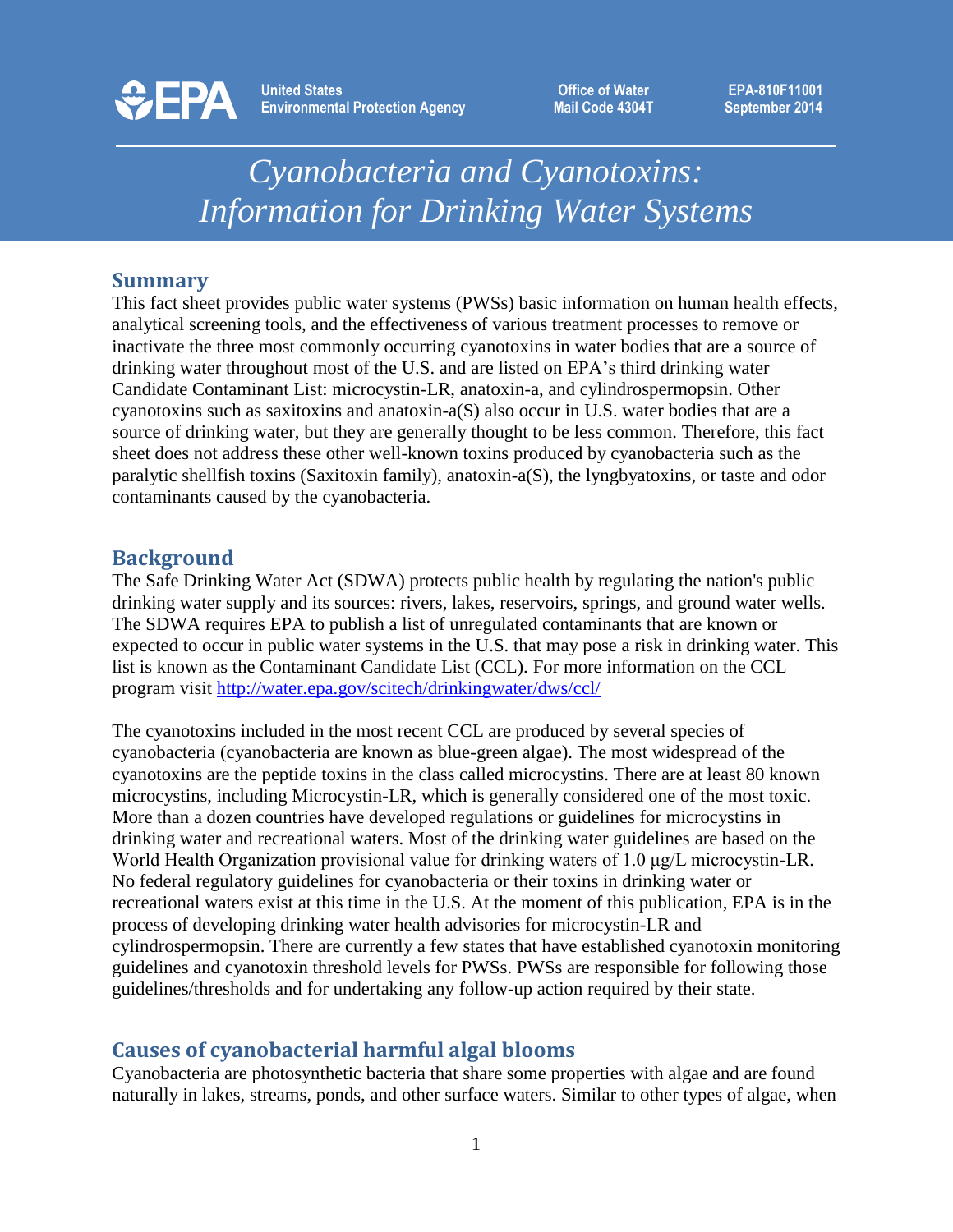conditions are favorable, cyanobacteria can rapidly multiply in surface water and cause "blooms." Several types of cyanobacteria, for example *Anabaena flos-aquae,* have gas-filled cavities that allow them to float to the surface or to different levels below the surface, depending on light conditions and nutrient levels. This can cause the cyanobacteria to concentrate on the water surface, causing a pea-soup green color or blue-green "scum." Some cyanobacteria like *Planktothrix* agardhii, can be found in bottom sediments and float to the surface when mobilized by storm events or other sediment disturbances. Other cyanobacteria blooms may remain dispersed through the water column (*Cylindrospermopsis* sp.) leading to a generalized discoloration of the water.

#### *Conditions that enhance growth of cyanobacterial harmful algal blooms*

Factors that affect cyanobacterial bloom formation and persistence include light intensity and total sunlight duration, nutrient availability (especially phosphorus), water temperature, pH, an increase in precipitation events, water flow (whether water is calm or fast-flowing), and water column stability. Although bloom conditions in much of the US are more favorable during the late summer, the interrelationship of these factors causes large seasonal and year-to-year fluctuations in the cyanobacteria levels. Some toxin-producing strains can occur early in the summer season while others are only found during late summer.

## **Effects of cyanobacterial harmful algal blooms**

Cyanobacterial blooms can be harmful to the environment, animals, and human health. The bloom decay consumes oxygen, creating hypoxic conditions which result in plant and animal die-off. Under favorable conditions of light and nutrients, some species of cyanobacteria produce toxic secondary metabolites, known as cyanotoxins. Common toxin-producing cyanobacteria are listed in Table 1. The conditions that cause cyanobacteria to produce cyanotoxins are not well understood. Some species with the ability to produce toxins may not produce them under all conditions. These species are often members of the common bloom-forming genera. Both nontoxic and toxic varieties of most of the common toxin-producing cyanobacteria exist, and it is impossible to tell if a species is toxic or not toxic by looking at it. Also, even when toxinproducing cyanobacteria are present, they may not actually produce toxins. Furthermore, some species of cyanobacteria can produce multiple types and variants of cyanotoxins. Molecular tests are available to determine if the cyanobacteria, *Microcystis* for example, carry the toxin gene; quantitative cyanotoxin analysis is needed to determine if the cyanobacteria are actually producing the toxin. Water contaminated with cyanobacteria can occur without associated taste and odor problems.

In most cases, the cyanobacterial toxins naturally exist intracellularly (in the cytoplasm) and are retained within the cell. Anatoxin-a and the microcystin variants are found intracellularly approximately 95% of the time during the growth stage of the bloom. For those species, when the cell dies or the cell membrane ruptures the toxins are released into the water (extracellular toxins). However, in other species, cylindrospermopsin for example, a significant amount of the toxin may be naturally released to the water by the live cyanobacterial cell; the reported ratio is about 50% intracellular and 50% extracellular. Extracellular toxins may adsorb to clays and organic material in the water column and are generally more difficult to remove than the intracellular toxins.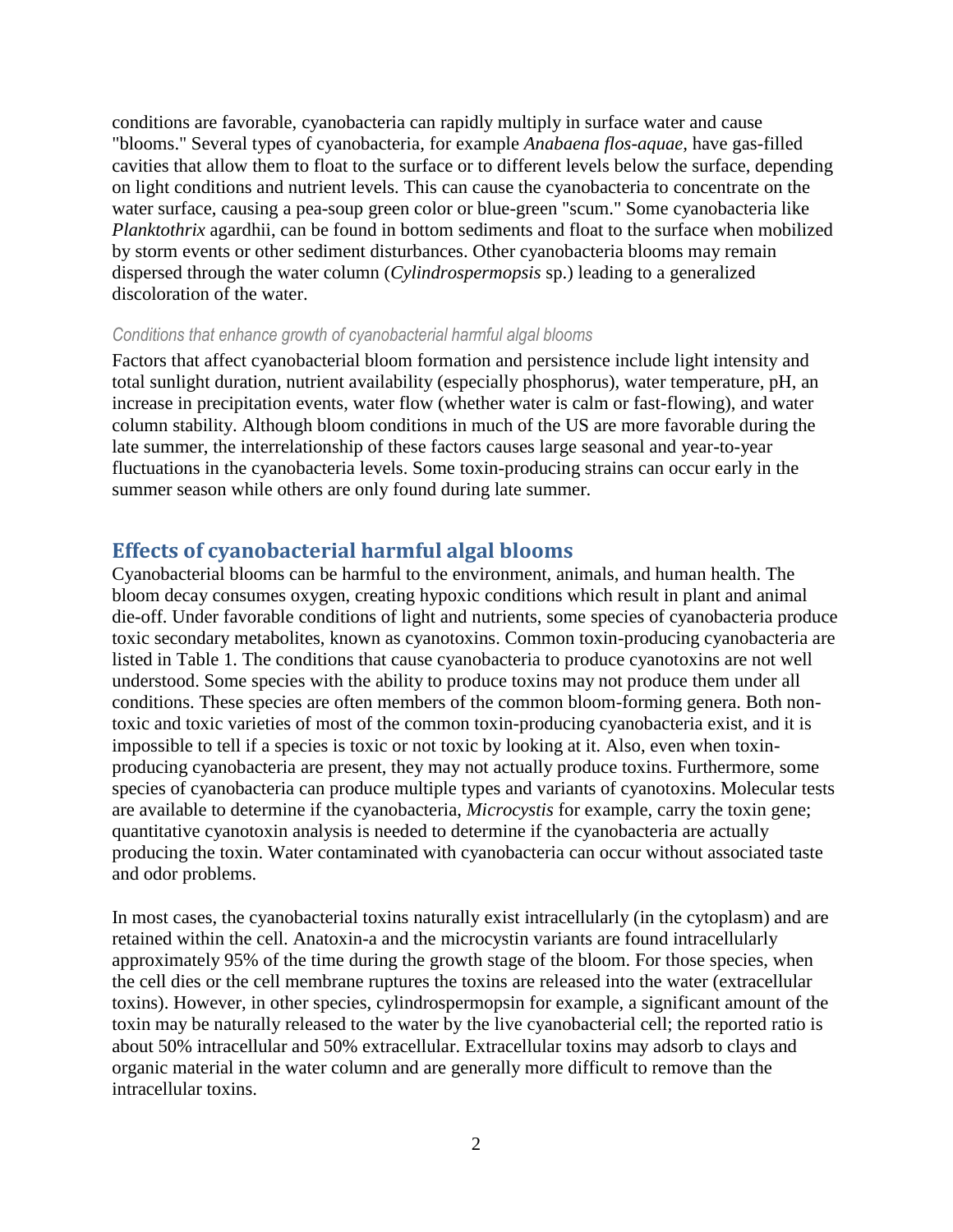#### *Health effects caused by cyanotoxins*

Exposure to cyanobacteria and their toxins could be by ingestion of drinking water contaminated with cyanotoxins and through direct contact, inhalation and/or ingestion during recreational activities. The acute recreational exposure to cyanobacterial blooms and their cyanotoxins can result in a wide range of symptoms in humans (Table 1) including fever, headaches, muscle and joint pain, blisters, stomach cramps, diarrhea, vomiting, mouth ulcers, and allergic reactions. Such effects can occur within minutes to days after exposure. In severe cases, seizures, liver failure, respiratory arrest, and (rarely) death may occur. The cyanotoxins include neurotoxins (affect the nervous system), hepatotoxins (affect the liver), and dermatoxins (affect the skin). However, there have been new studies of effects in other systems, including hematological, kidney, cardiac, reproductive, and gastrointestinal effects. There is evidence that long-term exposure to low levels of microcystins and cylindrospermopsin may promote cell proliferation and the growth of tumors. However, more information is needed to determine the carcinogenicity of both microcystins and cylindrospermopsin.

| Cyanotoxin                    | Number of<br>Known<br><b>Variants or</b><br><b>Analogues</b> | <b>Primary</b><br>Organ<br><b>Affected</b> | <b>Health Effects</b> <sup>1</sup>                                                                                         | <b>Most Common</b><br>Cyanobacteria<br><b>Producing Toxin<sup>2</sup></b>               |
|-------------------------------|--------------------------------------------------------------|--------------------------------------------|----------------------------------------------------------------------------------------------------------------------------|-----------------------------------------------------------------------------------------|
| Microcystin-LR                | $80 - 90$                                                    | Liver                                      | Abdominal pain<br>Vomiting and diarrhea<br>Liver inflammation and<br>hemorrhage                                            | Microcystis<br>Anabaena<br>Planktothrix<br>Anabaenopsis<br>Aphanizomenon                |
| Cylindrospermopsin            | 3                                                            | Liver                                      | Acute pneumonia<br>Acute dermatitis<br>Kidney damage<br>Potential tumor growth<br>promotion                                | Cylindrospermopsis<br>Aphanizomenon<br>Anabaena<br>Lyngbya<br>Rhaphidiopsis<br>Umezakia |
| Anatoxin-a group <sup>3</sup> | $2 - 6$                                                      | <b>Nervous</b><br>System                   | Tingling, burning,<br>numbness, drowsiness,<br>incoherent speech,<br>salivation, respiratory<br>paralysis leading to death | Anabaena<br>Planktothrix<br>Aphanizomenon<br>Cylindrospermopsis<br><i>Oscillatoria</i>  |

#### **Table 1**. **Cyanotoxins on the Contaminant Candidate List (CCL)**

<sup>1</sup>Source: *Harmful Algal Research and Response National Environmental Science Strategy (HARRNESS)*  <sup>2</sup>Not all species of the listed genera produce toxin; in addition, listed genera are not equally as important in producing cyanotoxins.

 $3$ The anatoxin-a group does not include the organophosphate toxin anatoxin-a(S) as it is a separate group. In the US, the most common member is thought to be anatoxin-a, and thus this toxin is listed specifically.

There have been many documented reports of dog, bird and livestock deaths throughout the world as the result of consumption of surface water with cyanobacterial blooms. In 1996, one hundred and sixteen patients at a renal dialysis clinic in Caruaru, Brazil were affected and experienced headache, eye pain, blurred vision, nausea and vomiting when they were exposed intravenously to water containing a mixture of microcystin and cylindrospermopsin (Carmichael et al., 2001). Subsequently, 100 of the affected patients developed acute liver failure and, of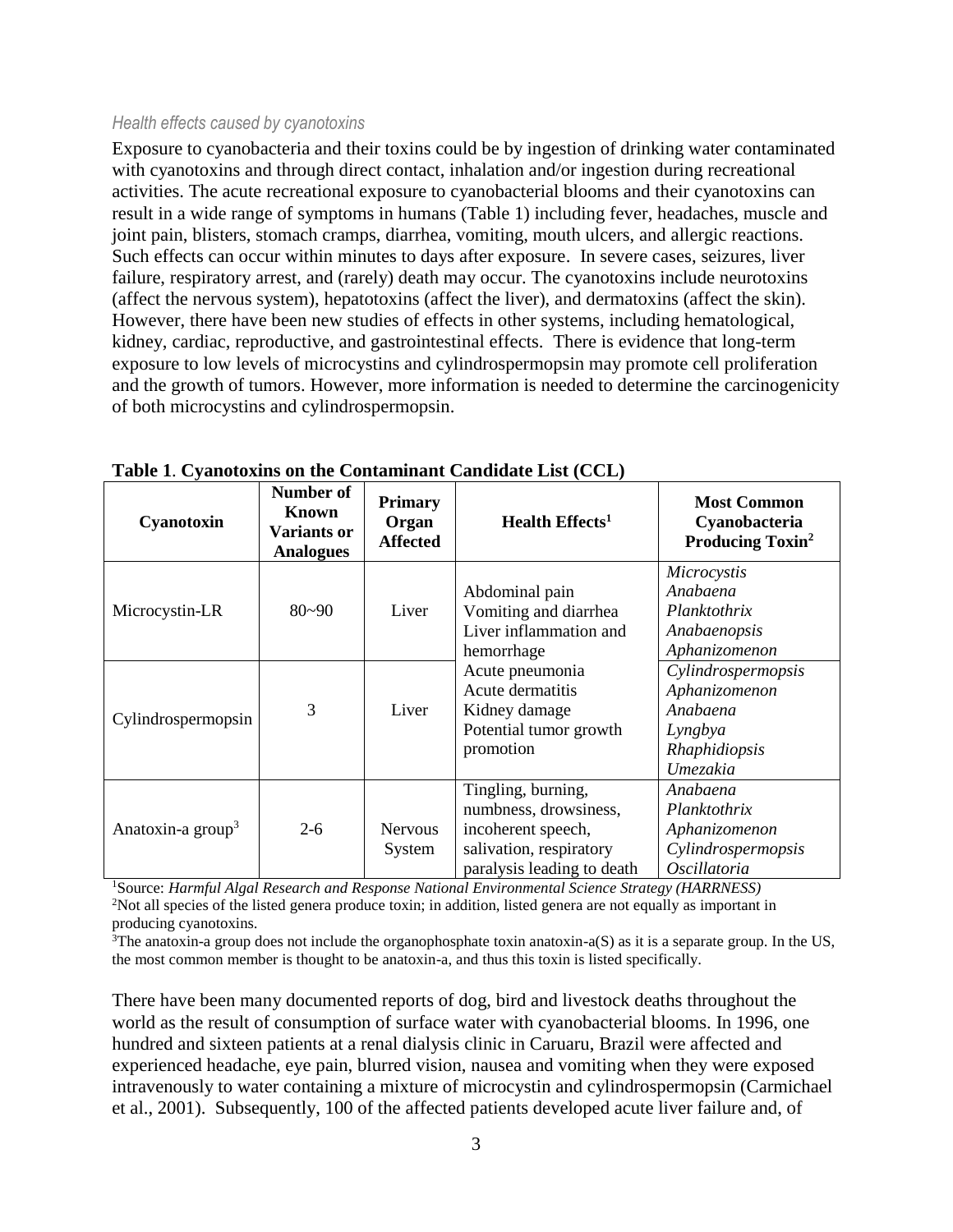these, 76 died. Analyses of blood, sera, and liver samples from the patients revealed only the microcystin toxin.

## **Analytical methods**

Table 2 describes the methods available for cyanotoxin measurement in freshwater. Commercially available Enzyme-Linked Immunosorbent Assay (ELISA) test kits are one of the more commonly utilized cyanotoxin testing methods, since they do not require expensive equipment or extensive training to run. Semi-quantitative field screening ELISA kits are available for the presence or absence of cyanotoxins. If cyanotoxins are detected by a field screening kit, repeat analysis is recommended using either a quantitative ELISA test or one of the other analytical methods identified in Table 2.

More precise, more quantitative ELISA test kits are available for microcystin-LR, microcystins/nodularins (ADDA), saxitoxin, and cylindrospermopsin. In addition, a rapid receptor-binding assay kit is available for the detection of anatoxin-a. Although they provide rapid results, ELISA kits generally have limitations in specificity and are not congener specific. In addition, some cross-reactivity may occur. The microcystins/nodularins (ADDA) kit is based on the ADDA structure within the microcystin molecule and is designed to detect over 80 microcystin congeners identified to date (but cannot distinguish between congeners).

Methods that utilize liquid chromatography combined with mass spectrometry (LC/MS) can precisely and accurately identify specific microcystin congeners for which standards are available; LC/MS methods have also been designed to minimize matrix interference. At this time there are only standards for a limited number of the known microcystin congeners. If congenerspecific information is needed, an LC/MS method should be considered. HPLC-PDA methods are less specific than LC/MS methods and the quantitation is more problematic due to a less specificity and to sample matrix interference. However, when analytical toxin standards are available for confirmation, they could provide a measure of resolution of the congeners present.

#### **Sample handling considerations**

Samples must be handled properly to ensure reliable results. Detailed procedures are typically specified in the particular analytical methods/SOPs. Water systems should obtain and follow sample collection and handling procedures established by the laboratory performing the analysis. Laboratories establishing such procedures may wish to consult the USGS sampling protocol [Guidelines for design and sampling for cyanobacterial toxin and taste-and-odor studies in lakes](http://pubs.usgs.gov/sir/2008/5038/)  [and reservoirs \(2008\)](http://pubs.usgs.gov/sir/2008/5038/) 

Among the most important sample handling considerations are the following:

• Collection – Bottle type, volume, and preservative used depend on the laboratory doing the analysis. Generally, samples should be collected and stored in amber glass containers to avoid potential cyanotoxin adsorption associated with plastic containers and to minimize exposure to sunlight.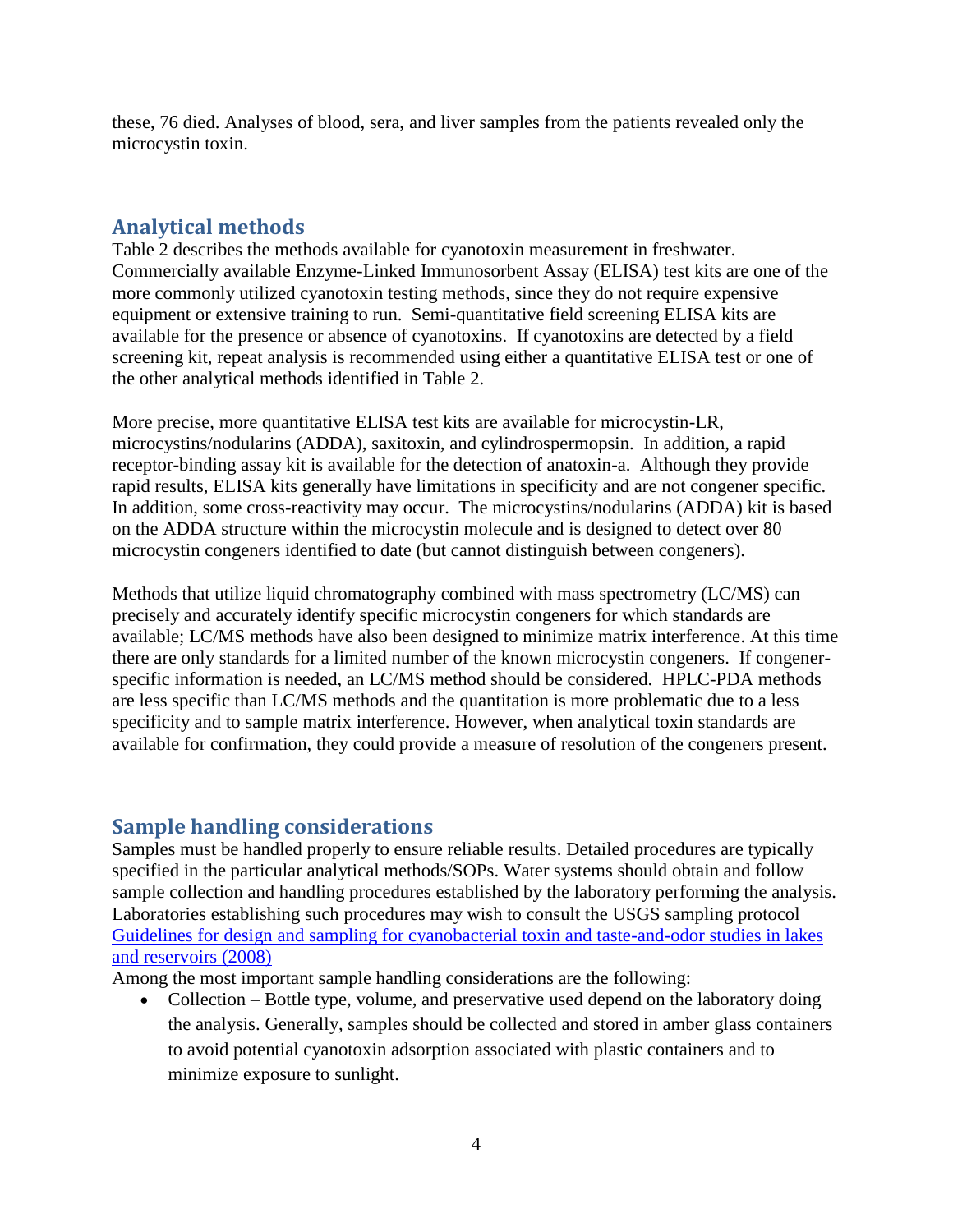| <b>Freshwater Cyanotoxins</b>                                |                  |                            |                     |  |  |  |
|--------------------------------------------------------------|------------------|----------------------------|---------------------|--|--|--|
| <b>Methods</b>                                               | <b>Anatoxins</b> | <b>Cylindrospermopsins</b> | <b>Microcystins</b> |  |  |  |
| <b>Biological Assays</b>                                     |                  |                            |                     |  |  |  |
| Mouse                                                        | Yes              | Yes                        | Yes                 |  |  |  |
| Protein Phosphatase Inhibition Assays                        | N <sub>o</sub>   | No                         | Yes                 |  |  |  |
| (PPIA)                                                       |                  |                            |                     |  |  |  |
| Neurochemical                                                | Yes              | N <sub>o</sub>             | N <sub>o</sub>      |  |  |  |
| Enzyme-Linked Immunosorbent Assays                           | N <sub>o</sub>   | Yes                        | Yes                 |  |  |  |
| (ELISA)                                                      |                  |                            |                     |  |  |  |
| <b>Chromatographic Methods</b>                               |                  |                            |                     |  |  |  |
| <b>Gas Chromatography</b>                                    |                  |                            |                     |  |  |  |
| Gas Chromatography with Flame                                | Yes              | N <sub>o</sub>             | N <sub>o</sub>      |  |  |  |
| Ionization Detection (GC/FID)                                |                  |                            |                     |  |  |  |
| Gas Chromatography with Mass                                 | Yes              | N <sub>o</sub>             | N <sub>o</sub>      |  |  |  |
| Spectrometry (GC/MS)                                         |                  |                            |                     |  |  |  |
| <b>Liquid Chromatography</b>                                 |                  |                            |                     |  |  |  |
| Liquid Chromatography / Ultraviolet-                         | Yes              | Yes                        | Yes                 |  |  |  |
| Visible Detection (LC/UV or LC/PDA)                          |                  |                            |                     |  |  |  |
| Liquid Chromatography/Fluorescence                           | Yes              | N <sub>o</sub>             | N <sub>o</sub>      |  |  |  |
| (LC/FL)                                                      |                  |                            |                     |  |  |  |
| <b>Liquid Chromatography Combined with Mass Spectrometry</b> |                  |                            |                     |  |  |  |
| Liquid Chromatography Ion Trap Mass                          | Yes              | Yes                        | Yes                 |  |  |  |
| Spectrometry (LC/IT MS)                                      |                  |                            |                     |  |  |  |
| Liquid Chromatography Time-of-Flight                         | Yes              | Yes                        | Yes                 |  |  |  |
| Mass Spectrometry (LC/TOF MS)                                |                  |                            |                     |  |  |  |
| <b>Liquid Chromatography Single</b>                          | Yes              | Yes                        | Yes                 |  |  |  |
| Quadrupole Mass Spectrometry (LC/MS)                         |                  |                            |                     |  |  |  |
| <b>Liquid Chromatography Triple</b>                          | Yes              | Yes                        | Yes                 |  |  |  |
| <b>Quadrupole Mass Spectrometry</b>                          |                  |                            |                     |  |  |  |
| (LC/MS/MS)                                                   |                  |                            |                     |  |  |  |

| Table 2. Methods Available for Cyanotoxin Detection* |  |  |  |  |
|------------------------------------------------------|--|--|--|--|
|------------------------------------------------------|--|--|--|--|

\*Adapted from [Analytical Methods for Cyanotoxin Detection and Impacts on Data Interpretation,](http://ks.water.usgs.gov/static_pages/studies/water_quality/cyanobacteria/loftin-analytical-Methods.pdf) presentation by Keith Loftin, Jennifer Graham, Barry Rosen (U.S. Geological Survey) and Ann St. Amand (Phycotech) at the 2010 National Water Quality Monitoring Conference, Workshop. Guidelines for Design, Sampling, Analysis and Interpretation for Cyanobacterial Toxin Studies at Denver, CO on April 26, 2010.

- Quenching samples (particularly "finished" drinking water samples) that have been exposed to any treatment chemicals should be quenched immediately upon sampling. Sodium thiosulfate or ascorbic acid are commonly used as quenching agents.
- Chilling samples should be cooled immediately after collection; during shipping; and pending analysis at the laboratory. Depending on the analytical method being used, sample freezing (taking precautions to avoid breakage) may be appropriate to extend holding times.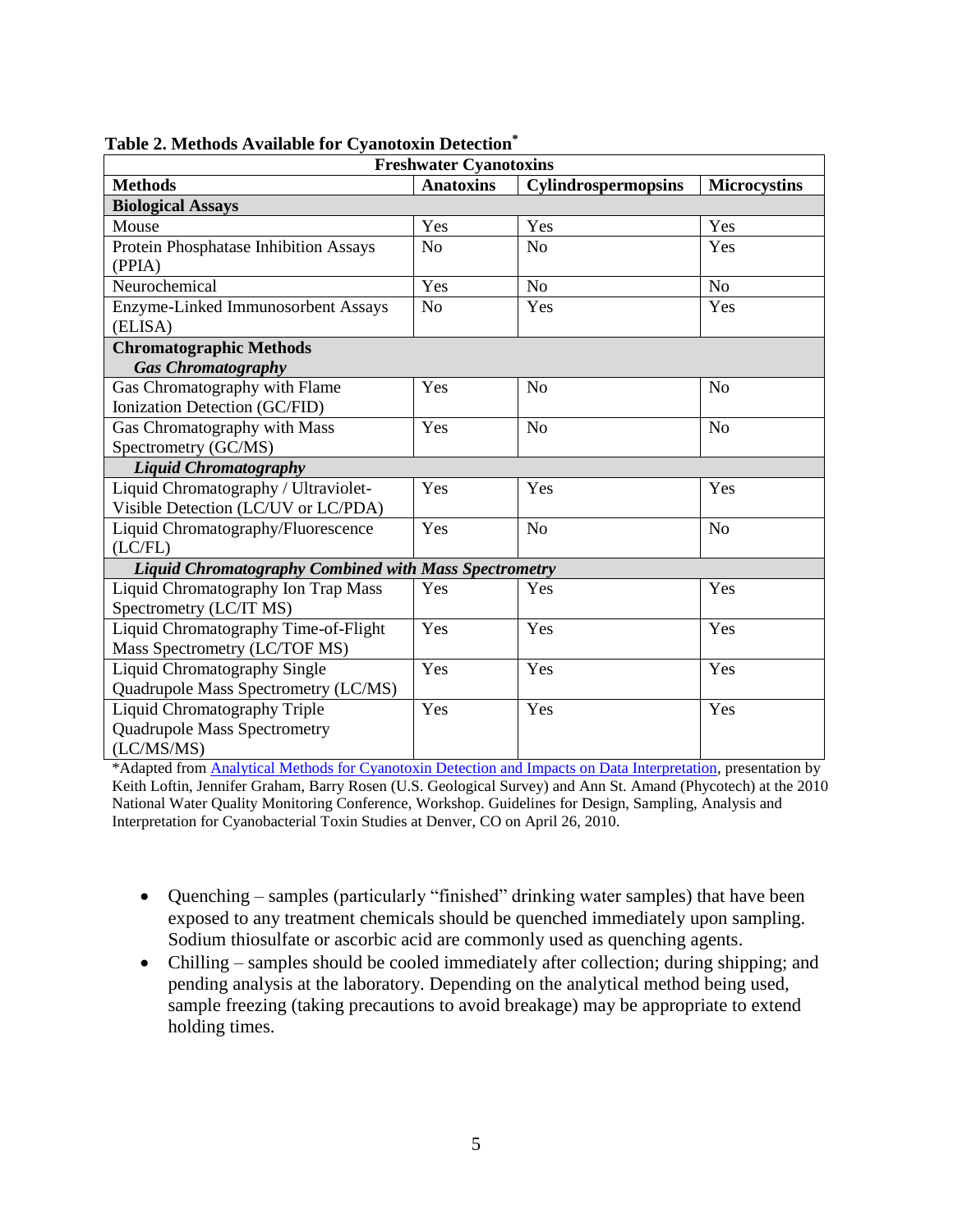#### **Sample analysis considerations**

When measuring "total" cyanotoxins (both intracellular and dissolved (extracellular) toxins), rupturing cyanobacterial cells (lysing) is generally employed to break the cell wall and release the toxins into solution. Freeze/thaw cycling (traditionally carried out over three or more cycles) represents the most common lysing technique, though some analytical methods rely on other approaches. Lysing is particularly important for samples collected prior to the PWS filter effluent. For a well-designed, well-operated PWS lysing would not be expected to have a significant impact on finished water (post-filtration) samples as cyanobacteria cells should not be present at significant levels in the finished water. Some analysts elect to confirm the effectiveness of raw-water lysing (or to judge the need for finished-water lysing) using microscopic examination for intact algal cells.

#### **Cyanotoxin treatment and bloom management**

Once cyanobacteria and/or their cyanotoxins are detected in the surface water supplying the water system, the treatment system operators can act to remove or inactivate them in a number of ways. Some treatment options are effective for some cyanotoxins, but not for others. Effective management strategies depend on understanding the growth patterns and species of cyanobacteria that dominates the bloom, the properties of the cyanotoxins (i.e., intracellular or extracellular), and appropriate treatment processes. For example, oxidation of microcystin depends on the chlorine done, pH and the temperature of the water. Applying the wrong treatment process at a specific state in treatment could damage cells and result in the release rather than removal of cyanotoxins.

Table 3 summarizes the effectiveness of different types of water treatment to remove intact cyanobacteria cells and treatment processes that are effective in removing extracellular dissolved toxins of several of the most important cyanobacteria. Drinking water operators are encouraged to monitor the treated water to guarantee the removal of cyanotoxins. For more information and resources on treatment processes for cyanotoxins please visit [http://www2.epa.gov/nutrient](http://www2.epa.gov/nutrient-policy-data/control-and-treatment)[policy-data/control-and-treatment](http://www2.epa.gov/nutrient-policy-data/control-and-treatment)

To avoid the release of cyanotoxins into the water, drinking water operators can undertake different management strategies to deal with cyanobacteria blooms. For example, those drinking water utilities that have access to more than one intake can switch to an alternate one that is not as severely impacted by the bloom. Another management alternative is to adjust intake depth to avoid drawing contaminated water and cells into the treatment plant.

Pretreatment oxidation at the intake poses several concerns with respect to lysing cells and releasing toxins. Copper sulfate and ozone at the intake are not recommended because of the risk of lysing algal cells. Chlorination, in addition to lysing the cells, has the potential to produce disinfection by-products during water treatment. If pretreatment oxidation is needed, it is important to carefully evaluate the influent as successful pre-oxidation depends on the algal species, oxidant and dose. Potassium permanganate (KMnO<sub>4</sub>) at low levels could be used to remove *Microcystis* cells. Inline powdered activated carbon (PAC) could also be used to remove any toxins that may have been released.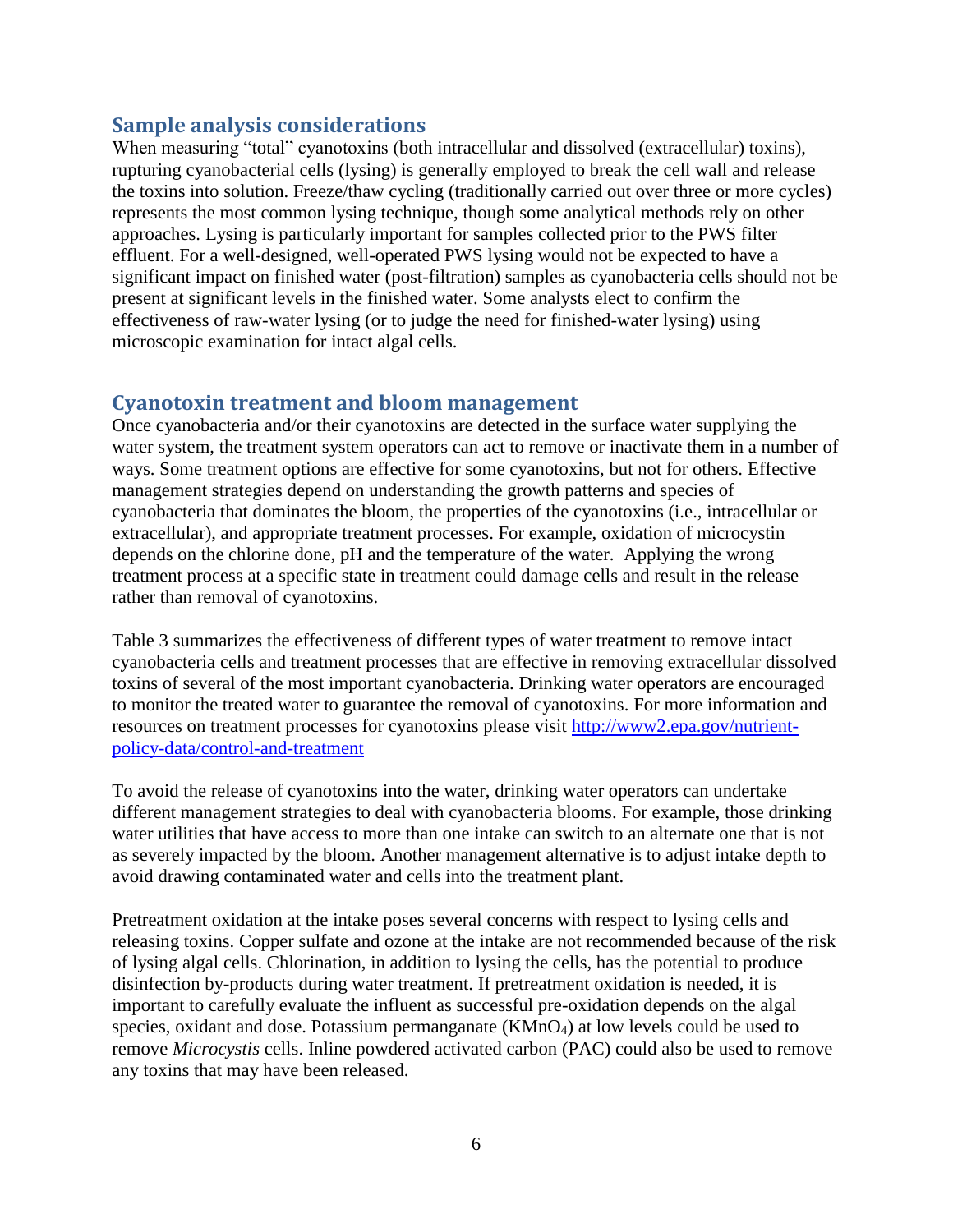| <b>Treatment Process</b>                                | <b>Relative Effectiveness</b>                                                                                                                                                                                                                                                                                                                                                                                                                                                           |  |  |  |
|---------------------------------------------------------|-----------------------------------------------------------------------------------------------------------------------------------------------------------------------------------------------------------------------------------------------------------------------------------------------------------------------------------------------------------------------------------------------------------------------------------------------------------------------------------------|--|--|--|
| <b>Intracellular Cyanotoxins Removal (Intact Cells)</b> |                                                                                                                                                                                                                                                                                                                                                                                                                                                                                         |  |  |  |
| Pre-treatment oxidation                                 | Oxidation often lyses cyanobacteria cells releasing the cyanotoxin to the<br>water column. If oxidation is required to meet other treatment objectives,<br>consider using lower doses of an oxidant less likely to lyse cells<br>(potassium permanganate). If oxidation at higher doses must be used,<br>sufficiently high doses should be used to not only lyse cells but also<br>destroy total toxins present (see extracellular cyanotoxin removal).                                 |  |  |  |
| Coagulation/<br>Sedimentation/<br>Filtration            | Effective for the removal of intracellular toxins when cells accumulated in<br>sludge are isolated from the plant and the sludge is not returned to the<br>supply after sludge separation.                                                                                                                                                                                                                                                                                              |  |  |  |
| Membranes                                               | Study data are limited; it is assumed that membranes would be effective<br>for removal of intracellular cyanotoxins. Microfiltration and ultrafiltration<br>are effective when cells are not allowed to accumulate on membranes for<br>long periods of time.                                                                                                                                                                                                                            |  |  |  |
| Flotation                                               | Flotation processes, such as Dissolved Air Flotation (DAF), are effective<br>for removal of intracellular cyanotoxins since many of the toxin-forming<br>cyanobacteria are buoyant.                                                                                                                                                                                                                                                                                                     |  |  |  |
| <b>Extracellular Cyanotoxins Removal (Dissolved)</b>    |                                                                                                                                                                                                                                                                                                                                                                                                                                                                                         |  |  |  |
| Membranes                                               | Depends on the material, membrane pore size distribution, and water<br>quality. Nanofiltration is generally effective in removing extracellular<br>microcystin. Reverse osmosis filtration is generally applicable for removal<br>of extracellular microcystin and cylindrospermopsin. Cell lysis is highly<br>likely. Further research is needed to characterize performance.                                                                                                          |  |  |  |
| Potassium Permanganate                                  | Effective for oxidizing microcystins and anatoxins. Further research is<br>needed for cylindrospermopsin.                                                                                                                                                                                                                                                                                                                                                                               |  |  |  |
| Ozone                                                   | Very effective for oxidizing extracellular microcystin, anatoxin-a, and<br>cylindrospermopsin.                                                                                                                                                                                                                                                                                                                                                                                          |  |  |  |
| Chloramines                                             | Not effective.                                                                                                                                                                                                                                                                                                                                                                                                                                                                          |  |  |  |
| Chlorine dioxide<br>Chlorination                        | Not effective with doses used in drinking water treatment.<br>Effective for oxidizing extracellular cyanotoxins as long as the pH is<br>below 8; ineffective for anatoxin-a.                                                                                                                                                                                                                                                                                                            |  |  |  |
| <b>UV</b> Radiation                                     | Effective at degrading microcystin and cylindrospermopsin but at<br>impractically high doses.                                                                                                                                                                                                                                                                                                                                                                                           |  |  |  |
| <b>Activated Carbon</b>                                 | Powdered activated carbon (PAC): Effectiveness varies highly based on<br>type of carbon and pore size. Wood-based activated carbons are generally<br>the most effective at microcystin adsorption. Carbon is not as effective at<br>adsorbing saxitoxin or taste and odor compounds. Doses in excess of<br>20mg/L may be needed for complete toxin removal.<br>Granular activated carbon (GAC): Effective for microcystin but less<br>effective for anatoxin-a and cylindrospermopsins. |  |  |  |

## **Table 3. Cyanotoxin Treatment Processes and Relative Effectiveness**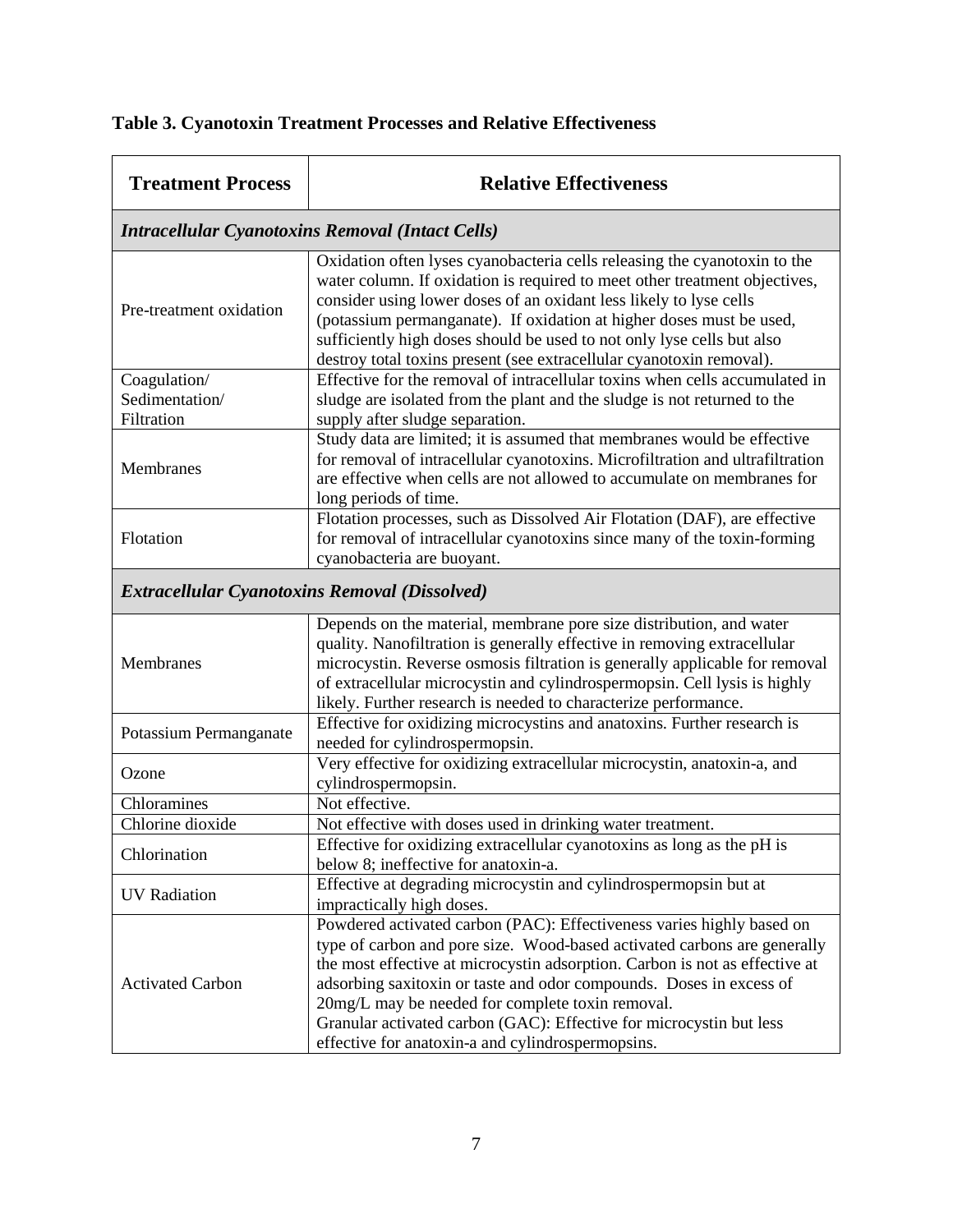The standard drinking water treatment processes (coagulation, flocculation, sedimentation and filtration) can be effective in removing intracellular cyanotoxins. Coagulation, flocculation and dissolved air flotation (DAF) are more effective than sedimentation. Microfiltration and ultrafiltration are highly effective at removing intact cyanobacterial cells. During an active bloom, operators may need to alter process parameters to account for the increased loading of cyanobacteria. It may be necessary to backwash filters more frequently to prevent retained cells from releasing intracellular toxins.

Common treatment techniques for the removal of extracellular toxins include activated carbon, membrane filtration and chemical inactivation (Ultraviolet (UV), disinfectants and oxidants). Both powdered activated carbon (PAC) and granular activated carbon (GAC) have been effective in adsorbing microcystin and cylindrospermopsin, although microcystin variants may have different adsorption efficiencies. The performance of activated carbon depends on the concentration of the toxin and the dose and origin of the activated carbon. Jar tests are recommended to test the effectiveness of various PAC types, with the implementation of the carbon with the greatest capacity for removal of the target contaminants. GAC filters are effective in removing microcystins if they are properly replaced or regenerated. Nanofiltration and reverse osmosis may be effective in removing cylindrospermopsin and microcystin. However, site specific tests are recommended as removal efficiency depends on the membrane pore size distribution and water quality.

It is impractical to deliver ultraviolet (UV) radiation at the doses required to photolytically destroy microcystin, anatoxin-a, and cylindrospermopsin in a process setting. UV has been used along with a catalyst (titanium dioxide) to oxidatively decompose the toxins; however, the effectiveness of this process is largely dependent on the organic content of the water. Oxidants like chlorine, ozone and KMnO<sub>4</sub> can be used to inactivate microcystins but chlorine effectiveness is pH-dependent. Various cyanotoxins react differently to chlorine; for example, anatoxin-a is resistant to inactivation by chlorine. However, if the pH is below 8, chlorine is effective for inactivation of microcystin and cylindrospermopsin. Ozone can be a good oxidant for microcystins, but its efficacy may be affected by the presence of organic matter. Ozone can also be used as an oxidant for anatoxin-a and cylindrospermopsin; however, ozone is pH-dependent for the oxidation of anatoxin-a (pH 7 to 10) and for cylindrospermopsin (4 and 10). KMnO4 is effective in oxidizing microcystin and anatoxin-a (from pH 6 to 8), but is not very effective for cylindrospermopsin. Chloramines and chlorine dioxide are not effective treatments for microcystin, anatoxin-a or cylindrospermopsin.

Formation of disinfection by-products is another potential problem with the use of ozone, copper sulfate, and chlorine when there are high bromide concentrations in the water. However, results from studies on the impact of chlorination of cell-bound toxins and resulting disinfection byproducts formation are contradictory. The majority of the findings suggest that pre-chlorination should ideally be avoided during blooms, unless adequate  $CT$  values<sup>1</sup> can be guaranteed to ensure efficient oxidation of broken cyanobacteria.

 $\overline{a}$ 

<sup>&</sup>lt;sup>1</sup> A CT value is used in the calculation of disinfectant dosage for chlorination of drinking water. A CT value is the product of the concentration of a drinking water disinfectant and the contact time with the water being disinfected (typically expressed in units of mg-min/L).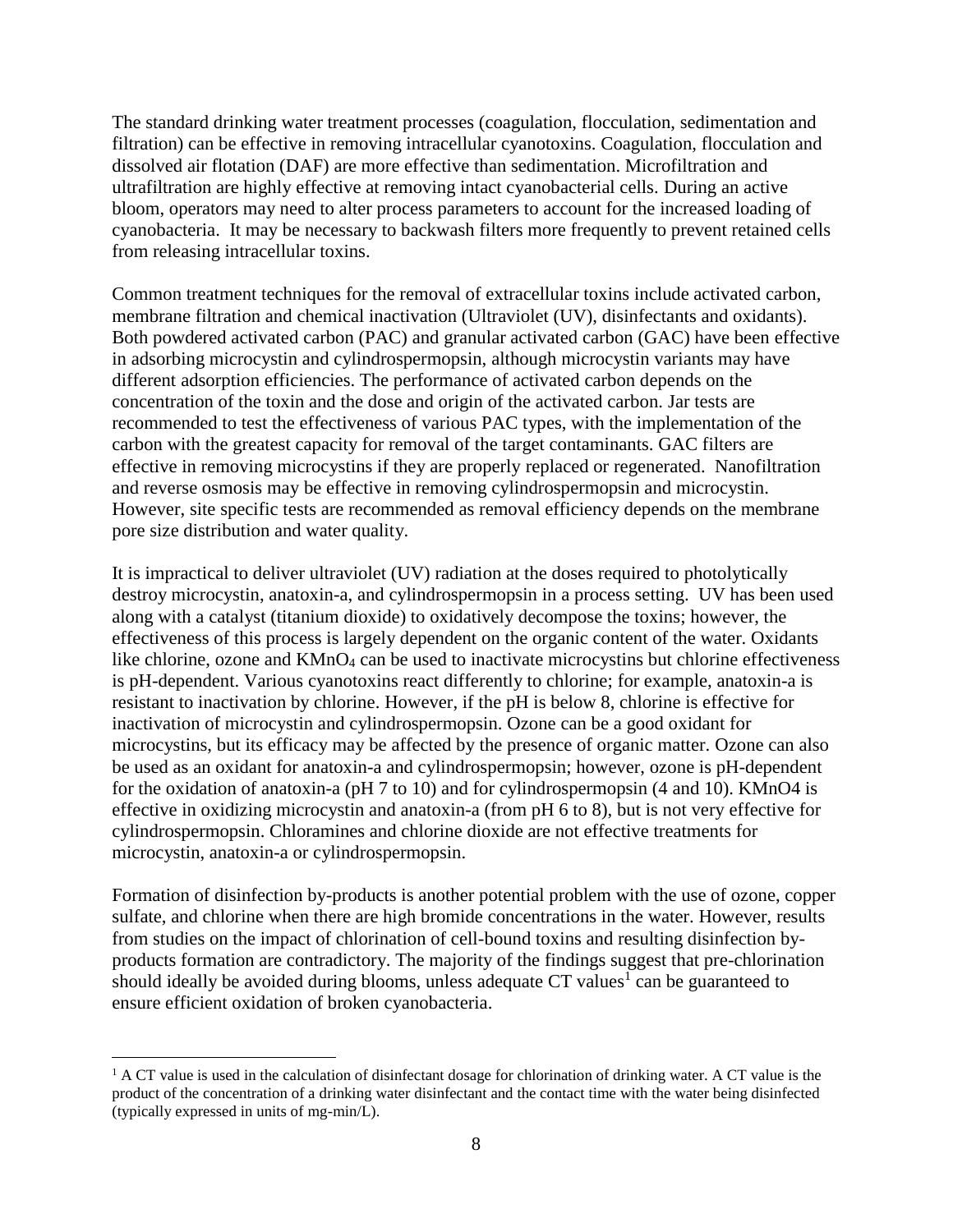#### **Developing a contingency plan**

Water supply managers should develop a contingency plan for cyanobacterial bloom occurrence. Most algal blooms are not toxic, and the plan should address how to determine the potential risk associated with each event. Elements of such a plan should include a Monitoring Program to determine when and where to sample; sampling frequency; sample volume; whether to sample for cyanobacterial cells or specific cyanotoxins or both; which analytical screening test to use; and conditions when it is necessary to send sample(s) to an identified laboratory for confirmation. Water supply managers should also develop a Management and Communication plan including what treatment option(s) to use to reduce the potential of cyanotoxins in the finish water or reaching the distribution system; and identifying the required communication steps to coordinate with the agencies involved the appropriate actions that must be taken, and the steps to inform consumers and the public. Chapter 6 (Situation Assessment, Planning and Management) from the WHO's *[Toxic Cyanobacteria in Water: A guide to their public health consequences,](http://www.who.int/water_sanitation_health/resourcesquality/toxcyanbegin.pdf)  [monitoring and management](http://www.who.int/water_sanitation_health/resourcesquality/toxcyanbegin.pdf)* and the Incident Management Plans chapter from the *[International](http://www.waterra.com.au/cyanobacteria-manual/Chapter6.htm)  [guidance manual for the management of toxic cyanobacteria](http://www.waterra.com.au/cyanobacteria-manual/Chapter6.htm)* (Water Quality Research Australia) could be used as resources to develop such plans.

#### **For more information**

Visit EPA's Cyanobacteria Harmful Algal Blooms (CyanoHABs) web page at [http://www2.epa.gov/nutrient-policy-data/cyanobacterial-harmful-algal-blooms-cyanohabs.](http://www2.epa.gov/nutrient-policy-data/cyanobacterial-harmful-algal-blooms-cyanohabs)

#### **Acknowledgements**

EPA gratefully acknowledges the valuable contribution from Dr. Judy Westrick, Lake Superior State University, in developing this work.

#### **References**

- 1. Antoniou, M., de la Cruz, A. and Dionysiou, D. (2005) *Cyanotoxins: New Generation of Water Contaminants*. Journal of Environmental Engineering, ASCE, 1239-1243.
- 2. 2. Brooke, S., Newcombe, G., Nicholson, B. and Klass, G. (2006) *Decrease in toxicity of microcystins LA and LR in drinking water by ozonation.* Toxicol, 48; 1054-1059.
- 3. Carmichael, W.W., S.M.F.O. Azevedo, J.S. An et al. 2001. Human fatalities from cyanobacteria: Chemical and biological evidence for cyanotoxins. Environ. Health Perspect. 109(7):663-668.
- 4. Centers for Disease Control and Prevention (CDC). Environmental Hazards & Health Effects Program. Harmful Algal Blooms (HABs) website: http://www.cdc.gov/hab/
- 5. Chorus, I. (2001) *Cyanotoxins: occurrence, causes, consequences*. Springer, New York, 357 pp.
- 6. Chorus, I. (2005) *Current approaches to cyanotoxin risk assessment, risk management and regulations in different countries*. Dessau, Germany: Federal Environmental Agency, (Umweltbundesamt). ISBN 0175- 4211, 122pp. Available online at: http://www.umweltdaten.de/publikationen/fpdf-l/2910.pdf
- 7. Chow, C., Drikas M., House J., Burch M., and Velzeboer R. (1999) *The impact of conventional water treatment processes on cells of the cyanobacterium microcystis aeruginosa*. Water Research, Vol. 33, 15, 3253-3262.
- 8. Codd, G.A., Morrison, L.F., Metcalf, J.S. (2005) *Cyanobacterial toxins: risk management for health protection*. Tox and Applied Phar. 203, 264-272.
- 9. de la cruz, A. et al (2011) *Can we effectively degrade Microcystins? Implications on Human Health.* Anti-Cancer Agents in Medical Chemistry, 11; 19-37.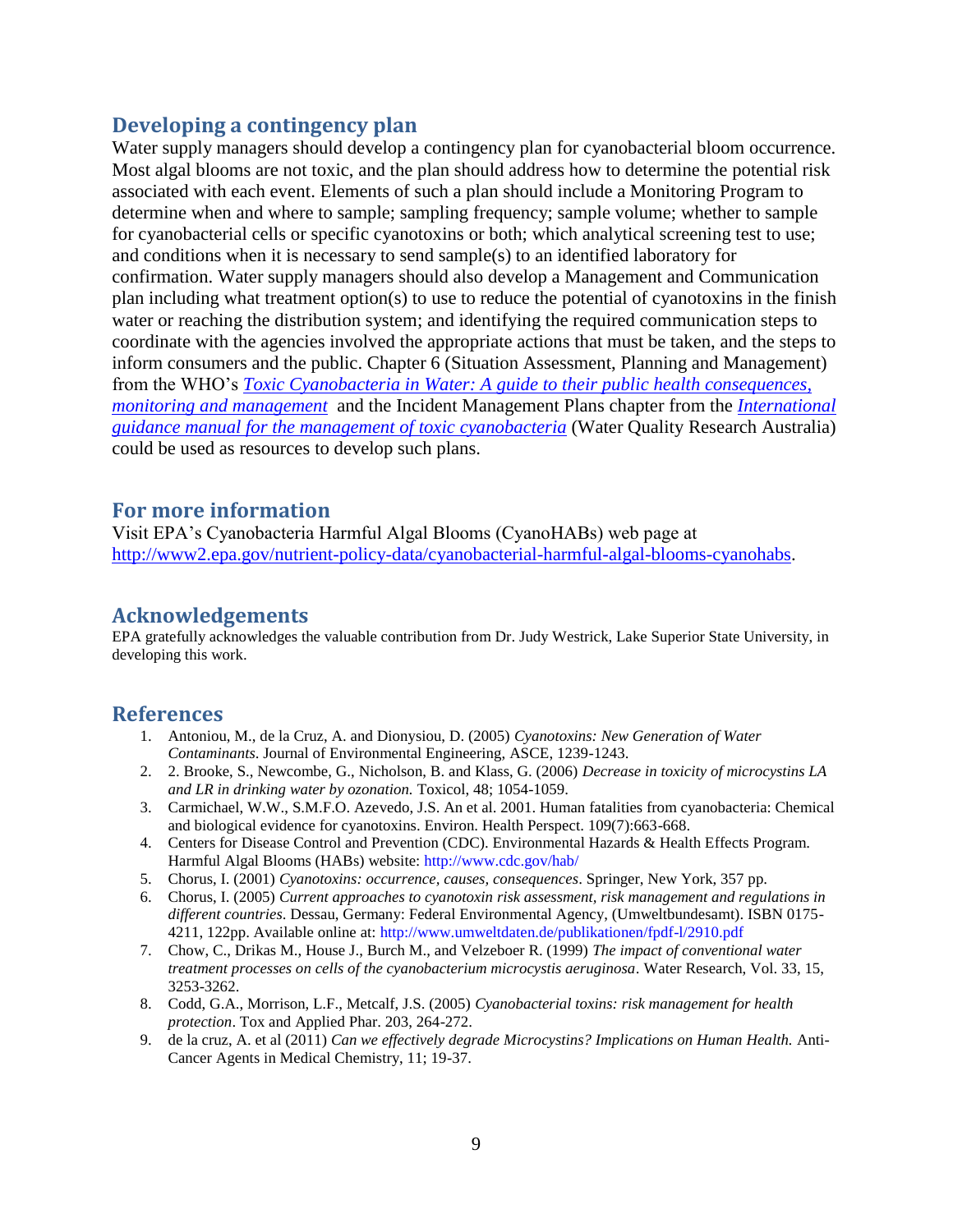- 10. Dixon, M., Falconet, C., Hoa, L., Chowa, C., O'Neill B., and Newcombea, G. (2011) *Removal of cyanobacterial metabolites by nanofiltration from two treated waters.* Journal of Hazardous Materials 188, 288–295
- 11. Dixon, M., Richard Y., Hoa, L., Chowa,C., O'Neill B., and Newcombea, G. (2011) *A coagulation– powdered activated carbon–ultrafiltration – Multiple barrier approach for removing toxins from two Australian cyanobacterial blooms*. Journal of Hazardous Materials, 186; 1553–1559.
- 12. Drikas, M. et al., 2001b. Water Treatment Options for Cyanobacteria and Their Toxins. *Proceedings Water Quality Technology Conf.* , November 11-15, Nashville, TN
- 13. Falconer, I. R. and Humpage, A. R. (2006) *Cyanobacterial (blue-green algal) toxins in water supplies: Cylindrospermopsins*. Environ. Toxicol, 2; 299–304.
- 14. Falconer, I.R. (2005) *Cyanobacterial toxins of drinking water supplies: Cylindrospermopsins and microcystins*. CRC Press, New York, 279 pp.
- 15. Graham, J.L., Loftin, Keith, Ziegler, A.C., Meyer, M.T., 2008, *Guidelines for design and sampling for cyanobacterial toxin and taste-and-odor studies in lakes and reservoirs: U.S. Geological Survey Scientific Investigations Report 2008-5038,* 39 pp. online at<http://pubs.usgs.gov/sir/2008/5038/>
- 16. Graham, J.L., Loftin, Keith, Ziegler, A.C., Meyer, M.T., 2008, *Cyanobacteria In Lakes And Reservoirs: Toxin And Taste-And-Odor Sampling Guidelines U.S. Geological Survey Techniques of Water-Resources Investigations*, book 9, chap. A7, section 7.5 on line at <http://water.usgs.gov/owq/FieldManual/Chapter7/7.5.html>
- 17. Health Canada (2002) *Guidelines for Canadian Drinking Water Quality: Supporting Documentation. Cyanobacterial Toxins - Microcystin-LR*. Available online at: http://www.hc-sc.gc.ca/ewhsemt/pubs/water-eau/cyanobacterial\_toxins/index-eng.php
- 18. Ho, L., Lambling, P., Bustamante, H., Duker, P., Newcombe, G. (2011) *Application of powdered activated carbon for the adsorption of cylindrospermopsin and microcystin toxins from drinking water supplies*. Water Research, Vol. 45 (9), 2954–2964
- 19. Ho, L., Slyman, N., Kaeding, U., Newcombe, G. (2008) *Optimizing PAC and chlorination practices for cylindrospermopsin removal*. Journal of American Water Works Association, 100; 88-96.
- 20. Jurczak, T. (2005) *Elimination of microcystins by water treatment processes—examples from Sulejow Reservoir, Poland*. Water Research, Vol. 39, (11); 2394 - 2406.
- 21. Merel S., Clément, M., Mourot, A., Fessard V. and Thomas, O. (2010) *Characterization of cylindrospermopsin chlorination*. Science of the Total Environment, 408; 3433–3442.
- 22. National Health and Medical Research Council (NHMRC) (2004). *Australian Drinking Water Guidelines*  (ADWG). Available online at: http://www.nhmrc.gov.au/publications/synopses/eh19syn.htm#comp
- 23. Paerl, H., Hall, N. and Calandrino, E. (2011) *Controlling harmful cyanobacterial blooms in a world experiencing anthropogenic and climatic-induced change*. Science of the Total Environment, 409; 1739– 1745.
- 24. Rapalaa, J. et al (2002) *Endotoxins associated with cyanobacteria and their removal during drinking water treatment*. Water Research, 36; 2627–2635.
- 25. Rositona, J., Newcombee, G., Nicholson, B. and Sztajnbok, P. (2001) *Ozonation of NOM and Algal Toxins in FourTreated Waters.* Water Research, 35; 23-32.
- 26. Snider, B. and Xie, C. (2004) *Chapter 2. Total synthesis of (±)-cylindrospermopsin. Strategies and Tactics in Organic Synthesis*, Academic Press, 4; 19-39.
- 27. US Environmental Protection Agency (2007) *International Symposium on Cyanobacterial Harmful Algal Blooms (ISOC-HAB)*, Proceedings from the 2005 symposium. Available online at: http://nheerlpub.rtord.epa.gov/nheerl/cyanobacteria\_symposium/
- 28. Water Quality Research Australia (2010) *Management Strategies for Cyanobacteria (Blue-Green Algae) and their Toxins: a Guide for Water Utilities,* 100pp. Available online at: http://www.wqra.com.au/searchresults/?query=cyanobacteria
- 29. Westrick, J., Szlag, D., Southwell, B. and Sinclair, J. (2010) *A review of cyanobacteria and cyanotoxins removal/inactivation in drinking water treatment.* Anal Bional Chem, 397; 1705-1714.
- 30. World Health Organization (1999) *Toxic Cyanobacteria in Water: A guide to their public health consequences, monitoring and management*. Edited by Chorus, I. and Bartram, J. and published by F & FN Spon, London. ISBN: 978-0-419-23930-7, 416pp. Available online at: http://www.who.int/water\_sanitation\_health/resourcesquality/toxicyanbact/en/